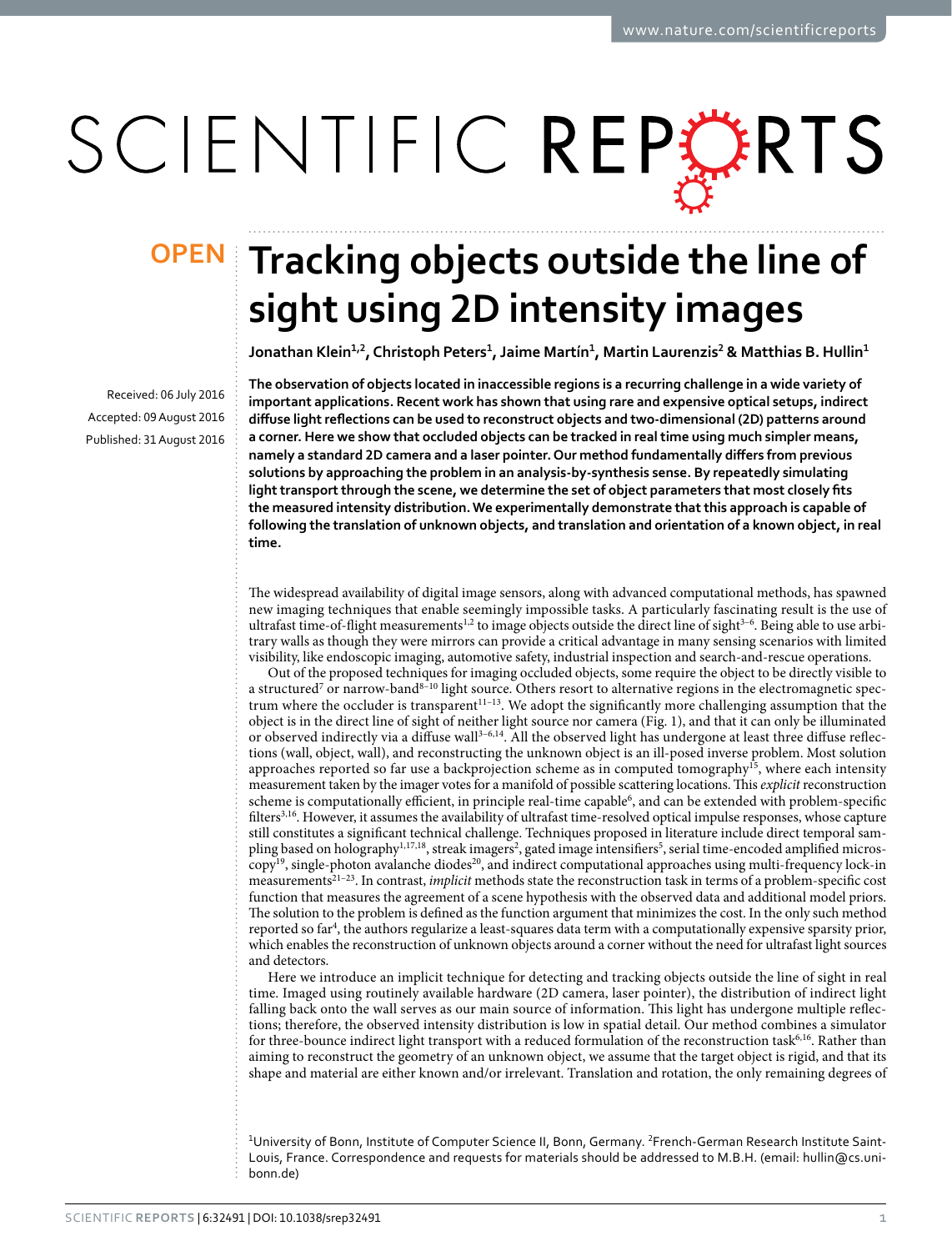

<span id="page-1-0"></span>**Figure 1. Tracking objects around a corner.** (**a**) Our experimental setup follows the most common arrangement reported in prior work, except that it does not use time-of-flight technology. A camera observes a portion of a white wall. To the right of the camera's field of view, a collimated laser illuminates a spot that reflects light toward the unknown object. The light distribution observed by the camera is the result of three diffuse light bounces (wall–object–wall) plus ambient contributions. (**b**) Geometry of three-bounce reflection for a single surface element. (**c**) Flow diagram of our tracking algorithm. Given shape, position and orientation of an object (the "scene hypothesis"), we simulate light transport to predict the distribution that this object would produce on the wall. By comparing this distribution to the one actually observed by the camera, and refining the parameters to minimize the difference, the object's motion is estimated.

freedom, can now be found by minimizing a least-squares energy functional, forcing the scene hypothesis into agreement with the captured intensity image.

Our main contributions are threefold. We propose to use light transport simulation to tackle an indirect vision task in an analysis-by-synthesis sense. Using synthetic measurements, we quantify the effect of object movement on the observed intensity distribution, and predict under which conditions the effect is significant enough to be detected. Finally, we demonstrate and evaluate a hardware implementation of a tracking system. Our insights are not limited to intensity-only imaging, and we believe that they will bring non-line-of-sight sensing closer to practical applications.

#### **Results**

Light transport simulation (synthesis). At the center of this work is an efficient renderer for threebounce light transport. Being able to simulate indirect illumination at an extremely fast rate is crucial to the overall system performance, since each object tracking step requires multiple simulation runs. Like all prior work, we assume that the wall is planar and known, and so is the position of the laser spot. The object is represented as a collection of Lambertian surface elements (*surfels*), each characterized by its position, normal direction and area. As the object is moved or rotated, all its surfels undergo the same rigid transformation. We represent this transformation by the *scene parameter p*, which is a three-dimensional vector for pure translation, or a six-dimensional vector for translation and rotation. The irradiance received by a given camera pixel is computed by summing the light that reflects off the surfels. The individual contributions, in turn, are obtained independently of each other as detailed in the Methods section, by calculating the radiative transfer from the laser spot via a surfel to the location on the wall observed by a pixel. Note that by following this procedure, like all prior work, we neglect self-occlusion, occlusion of ambient light, and interreflections. To efficiently obtain a full-frame image, represented by the vector of pixel values **S**(*p*), we parallelized the simulation to compute each pixel in a separate thread on the graphics card. The rendering time is approximately linear in the number of pixels and the number of surfels. On an NVIDIA GeForce GTX 780 graphics card, the response from a moderately complex object (500 surfels) at a resolution of  $160 \times 128$  pixels is rendered in 3.57 milliseconds.

To estimate the magnitude of changes in the intensity distribution that are caused by motion or a change in shape, we performed a numerical experiment using this simulation. In this experiment, we used a fronto-parallel view on a 2 m  $\times$  2 m wall, with a small planar object (a 10 cm  $\times$  10 cm white square) located at 50 cm from the wall. Object and laser spot were centered on the wall, but not rendered into the image. [Figure 2](#page-2-0) shows the simulated response thus obtained. By varying position and location of the object, we obtained difference images that can be interpreted as partial derivatives with respect to the components of the scene parameter *p*. Since the overall light throughput drops with the fourth power of the object-wall distance, translation in Y direction caused the strongest change. Translation in all directions and rotation about the X and Z axes affected the signal more strongly than the other variations. With differences amounting to several percent of the overall intensity, these changes were significant enough to be detected using a standard digital camera with 8- to 12-bit A/D converter.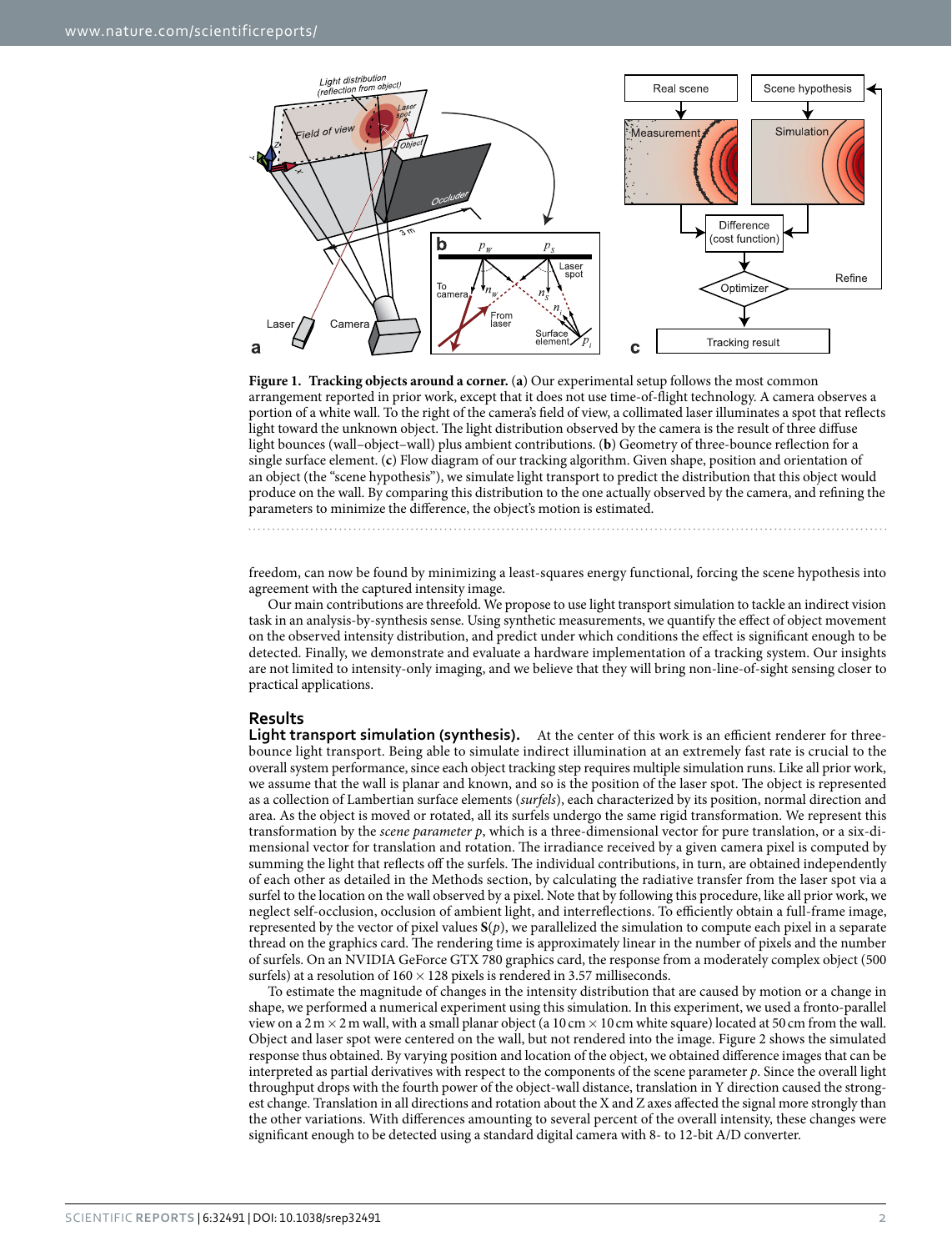

<span id="page-2-0"></span>**Figure 2. Intensity difference images.** To investigate the effect of changes in object position and orientation on the intensity distribution observed on the wall, we performed a simplified synthetic experiment with an orthographic view of a  $2 \text{ m} \times 2 \text{ m}$  wall, and laser spot and object centered with respect to the wall. The reference distribution (bottom left) was produced by a  $10 \text{ cm} \times 10 \text{ cm}$  square-shaped object, located at 50 cm from the wall. Six difference images (top row), obtained by translating  $(\pm 2.5 \text{ cm})$  and rotating  $(\pm 7.5^{\circ})$  the object about the X, Y and Z axes, illustrate the distribution and magnitude of the respective change in the signal. The images shown in the bottom row visualize the difference caused by a change in shape. For display, each difference image has been amplified by the indicated factor (2 to 100,000) that also reflects the relative significance of the effect: Translations and rotations (except around the Y axis) caused the signal to change by roughly 1% per centimeter or per angular degree. A change in the object shape led to a peak difference around 1–2%, and rotation around the Y axis had a much smaller effect.

**Experimental setup.** Our experiment draws inspiration from prior work<sup>3,[4,](#page-7-16)[6,](#page-7-8)[14](#page-7-6),16</sup>; the setup is sketched in [Fig. 1\(a\)](#page-1-0). Here, due to practical constraints, some of the idealizing assumptions made during the synthetic experiment had to be relaxed. In particular, only an off-peak portion of the intensity pattern could be observed. To shield the camera from the laser spot and to avoid saturation and lens flare, we had to position the laser spot outside the field of view. The actual reflectance distribution of the wall and object surfaces was not perfectly Lambertian, and additional light emitters and reflectors, not accounted for by the simulation, were present in the scene. To obtain a measured image **M** containing only light from the laser, we took the difference of images captured with and without laser illumination. Additionally, we subtracted a calibration measurement **Bˆ** containing light reflected by the background. A specification of the devices used, and a more detailed introduction of the data pre-processing steps, can be found in the Methods section.

**Tracking algorithm (analysis).** With the light transport simulation at hand, and given a measurement of light scattered from the object to the wall, we formulate the tracking task as a non-linear minimization problem. Suppose **M** and  $S(p)$  are vectors encoding the pixel values of the *measured* object term and the one predicted by the *simulation* under the transformation parameter or scene hypothesis *p*, respectively. We search for the parameter *p* that brings **M** and **S**(*p*) into the best possible agreement by minimizing the cost function

$$
f(p) = \|\mathbf{M} - \gamma(\mathbf{M}, \mathbf{S}(p)) \cdot \mathbf{S}(p)\|_2^2, \quad \text{where} \quad \gamma(a, b) = \frac{a^T \cdot b}{\|\|b\|_2^2}.
$$
 (1)

The factor  $\gamma(a, b)$  projects *b* to *a*, minimizing the distance  $\|a - \gamma(a, b) \cdot b\|_2^2$ . By including this factor into our objective, we decouple the recovery of the scene parameter *p* from any unknown global scaling between measurement and simulation, caused by parameters such as surface albedos, camera sensitivity and laser power. To solve this non-linear, non-convex, heavily over-determined problem, we use the Levenberg-Marquardt algorithm<sup>[24](#page-7-17)</sup> as implemented in the Ceres library<sup>25</sup>. Derivatives are computed by numerical differentiation. When tracking six degrees of freedom (translation and rotation), evaluating the value and gradient of *f* requires a total of seven simulation runs, or on the order of 25 milliseconds of compute time on our system.

**Tracking result.** To evaluate the method, we performed a series of experiments. The physical object used in all experiments was a car silhouette cut from plywood and coated with white wall paint, shown in [Fig. 3\(a\)](#page-3-0). While our setup is able to handle arbitrary three-dimensional objects (as long as the convexity assumption is reasonable), this shape was two-dimensional for manufacturing and handling reasons.

For a given input image **M** and object shape, the cost function  $f(p)$  in Eq. (1) depends on three to six degrees of freedom that are being tracked. [Figure 3\(b\)](#page-3-0) shows a slice of the function for translation in the XY-plane, with all other parameters fixed. Although the global minimum is located in an elongated, curved trough, only four to five iterations of the Levenberg-Marquardt algorithm are required for convergence from a random location in the tracking volume. In real-time applications, since position and rotation can be expected to change slowly over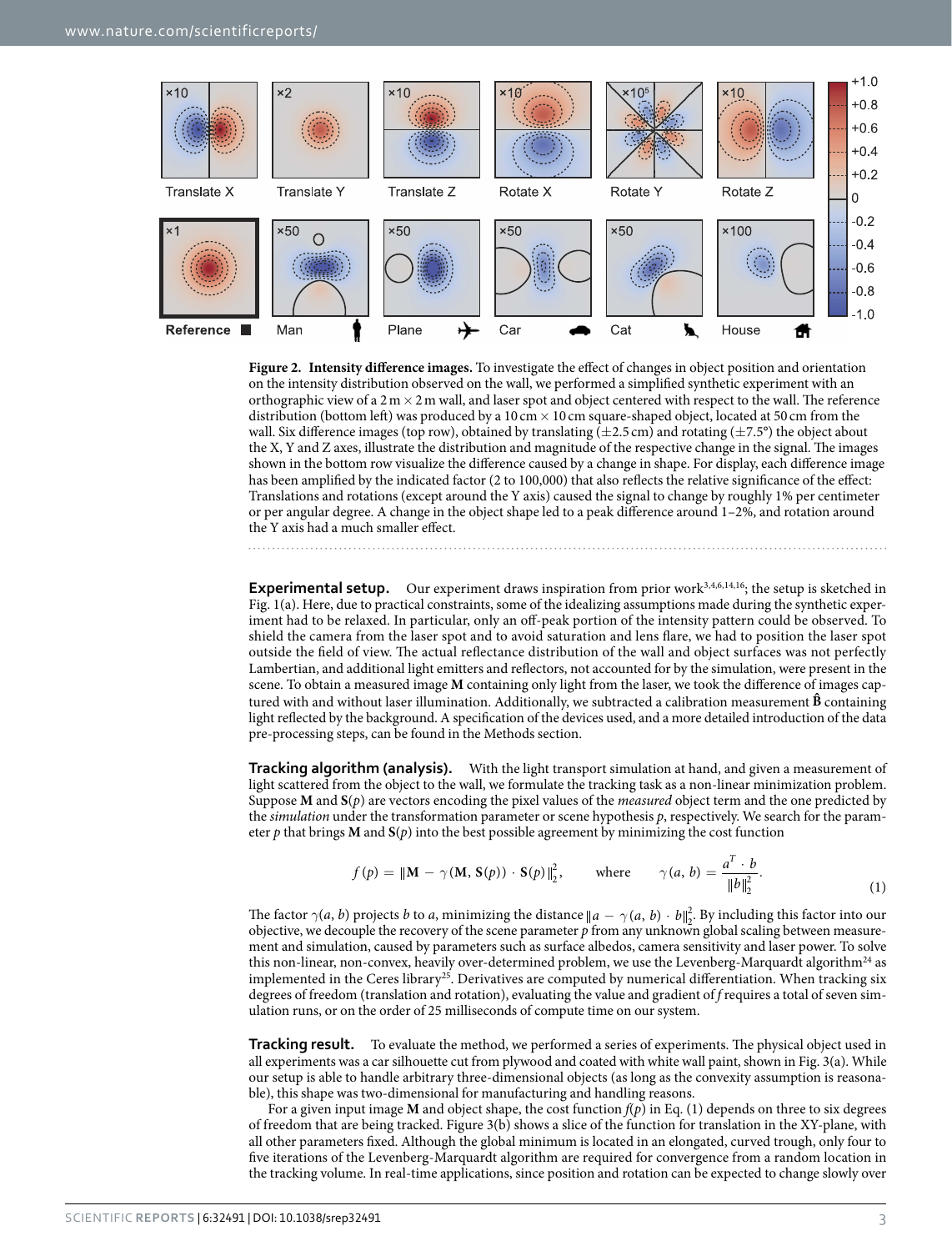

<span id="page-3-0"></span>**Figure 3. Object model and cost function used for tracking.** (**a**) photo of an object cut from white plywood, and its representation as surface elements (surfels). Note that although we use a flat object for demonstration, our method is also capable of handling three-dimensional objects. (**b**) XY slice of the cost function for positional tracking, centered around the global minimum. With a perfect image formation model and in the absence of noise, the minimum (marked by cross) and the measured position of the object (marked by circle) should coincide at a function value of exactly  $f(p) = 0$ . Under real conditions, the reconstructed position deviated from the true one by a few centimeters, and the minimum was a small positive value.

time, the optimization effort can be reduced to two to three iterations per frame by using the latest tracking result to initialize the solution for the next frame.

In **Experiment 1**, we kept the object's orientation constant. We manually placed the object at various known locations in an 60 cm  $\times$  50 cm  $\times$  60 cm working volume, and recorded 100 camera frames at each location. These frames differ in the amount of ambient light (mains flicker) and in the photon noise. For each frame, we initialized the estimated position to a random starting point in a cube of dimensions  $(30 \text{ cm})^3$  centered in the tracking volume, and refined the position estimate by minimizing the cost function, Eq. (1). The results are shown in [Fig. 4\(a\)](#page-4-0). From this experiment, we found positional tracking to be repeatable and robust to noise, with a sub-cm standard deviation for each position estimate. The root-mean-square distance to ground truth was measured at 4.8 cm, 2.9 cm and 2.4 cm for movement along the X, Y and Z axis, respectively. This small systematic bias was likely caused by a known shortcoming of the image formation model, which does not account for occlusion of ambient light by the object.

In **Experiment 2**, we kept the object at a (roughly) fixed location and rotated it by a range of  $\pm 30^\circ$  around the three coordinate axes using a pan-tilt-roll tripod with goniometers on all joints. Again, per setting we recorded 100 frames that mainly differ in the noise pattern. We followed the same procedure as in the first experiment, except that this time we jointly optimized for all six degrees of freedom (position and orientation). The results are shown in [Fig. 4\(b\)](#page-4-0). As expected, the rotation angles were tracked with higher uncertainty than the translational parameters, although the average reconstructions for each angle remain stable. We identify two main sources for the added uncertainty: the increased number of degrees of freedom and the pairwise ambiguity between X translation and Z rotation, and between Z translation and X rotation ([Fig. 2](#page-2-0)). We recall that in the synthetic experiment, the effect of Y rotation was vanishingly small; here, the system tracked rotation around the Y axis about as robustly as the other axes. This unexpectedly positive result was probably owed to the strongly asymmetric shape of the car object.

So far, we assumed that the object's shape was known. Since this requirement cannot always be met, we dropped it in **Experiment 3**. Using the data already captured using the car object for the first experiment, we performed the light transport simulation using a single oriented surface element instead of the detailed object model. Except for this simplification, we followed the exact same procedure as in Experiment 1 to track the now unknown object's position. The results are shown in [Fig. 5\(a\)](#page-5-0). Despite a systematic shift introduced by the use of the simplified object model, the position recovery remained robust to noise and relative movement was still detected reliably.

The need for a measured background term **Bˆ** can hinder the practical applicability of our approach as pursued so far. In **Experiment 4**, we lifted this requirement. When omitting the term without any compensation, the tracking performance degraded significantly ([Fig. 5\(b\)](#page-5-0)). However, we observed that the background image, caused by distant scattering, was typically smooth and well approximated by a linear function  $g(u, v) = au + bv + c$  in the image coordinates *u* and *v* [\(Fig. 6](#page-6-0)). We extended the tracking algorithm to fit such linear models to both input images **M** and  $S(p)$ , and subtract the linear portions prior to evaluating the cost function (Eq. 2). This simple pre-processing step greatly reduced the bias in the tracking outcome and enabled robust tracking of object motion ([Fig. 5\(c\)](#page-5-0)) even in unknown rooms.

The supplementary video to this paper shows two real-time tracking sessions (Session 1: translation only; Session 2: translation and rotation) using the described setup. A live view of the hidden scene is shown next to the output from the tracking software. The average reconstruction rate during these tracking sessions was 10.2 frames per second (limited by the maximum capture rate of our camera-laser setup) for Session 1, and 3.7 frames per second (limited by computation) for Session 2. The 2-dimensional car model was represented by 502 surfels; the total compute time required for a single tracking step was 72.9 ms for translation only, and 226.1 ms for translation and rotation.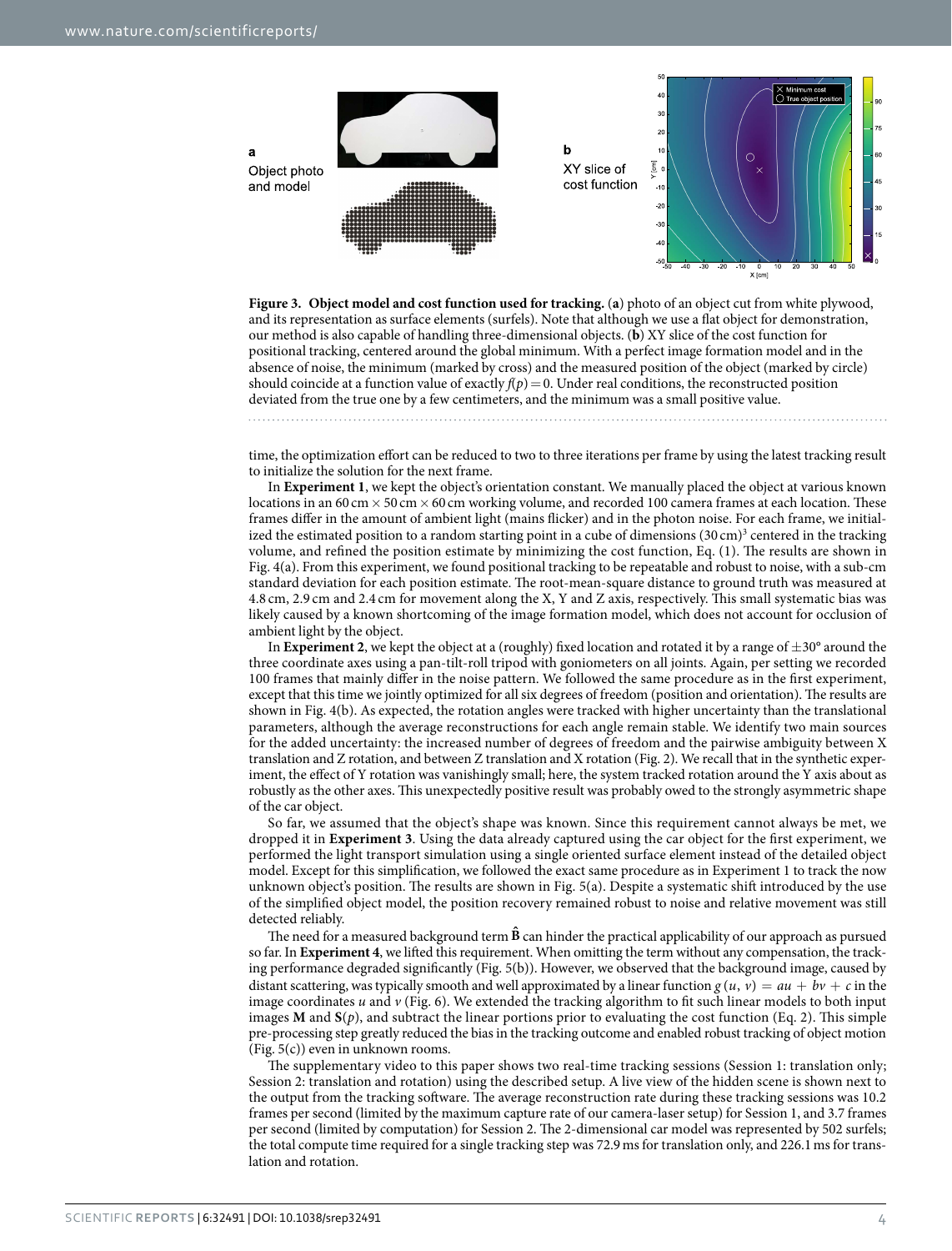

<span id="page-4-0"></span>**Figure 4. Tracking a known object.** (**a**) Result of three tracking sessions where the object was translated along the X, Y and Z axes (Experiment 1). We recorded 100 input images at each position and reconstructed the object position for each input image independently. Plots and error bars visualize the mean and standard deviation of the recovered positions. The area shaded in gray is the confidence range for the true position which was determined using a tape measure. (**b**) Result of three tracking sessions where the object was rotated around the X, Y and Z axes (Experiment 2). From 100 input images, we jointly reconstructed translation and rotation. Shown are mean and standard deviation of the recovered rotation angle. The higher uncertainty reflects the fact that rotation in general has a smaller effect on the signal, and the ambiguity between translational and rotational motion (also see [Fig. 2\)](#page-2-0).

#### **Discussion**

The central finding of this work is that the popular challenge of tracking an object around a corner can be tackled without the use of time-of-flight technology. By formulating an optimization problem based on a simplistic image formation model, we demonstrated parametric object tracking only using 2D images with a laser pointer as the light source. In a room-sized scene, our technique achieves sub-cm repeatability, which puts it on par with the latest time-of-flight-based techniques<sup>[6,](#page-7-8)16</sup>. However, as our technique does not rely on temporally resolved measurements of any kind, it has the unique property of being scalable to very small scenes (down to the diffraction limit) as well as large scenes (sufficient laser power provided). We note that the analysis-by-synthesis approach *per se* is not limited to pure intensity imaging. but may form a valuable complement to other sensing modalities as well. For instance, a simple extension to the light transport model would enable it to accommodate time-of-flight or phase imaging.

A key feature of the analysis-by-synthesis paradigm is its transparency. Putting a virtual experiment (simulation) alongside the real experiment enables a rigorous quantitative analysis of the sensing problem. Using difference images, for instance, we investigated the influence that parameter changes have on the signal, and predicted the detectability of centimetre-scale motion. The same mechanism could also be used to obtain robustness estimates regarding additional unknowns in the scene model, such as non-diffuse object reflectance or the presence of additional objects. With these options, our approach offers a significant advantage over existing non-line-of-sight sensing techniques.

The real-time performance of our technique is determined by four main factors: the capture rate of the camera (constrained by exposure time and read-out bandwidth), performance of the compute system, the discretization of the model into surfels and the number of translational and rotational degrees of freedom afforded to the model. Other factors, in particular the question whether object and room are known, are irrelevant with this regard.

We identify four main limiting factors to the resolution and repeatability of our technique. Firstly, shortcomings in the models for scene and light transport can introduce a systematic bias. We exemplarily demonstrated how additional heuristic pre-processing steps can mitigate this bias. In usage scenarios where systematic errors preclude quantitative tracking, simpler sensing tasks, like the detection of object motion, will still remain possible.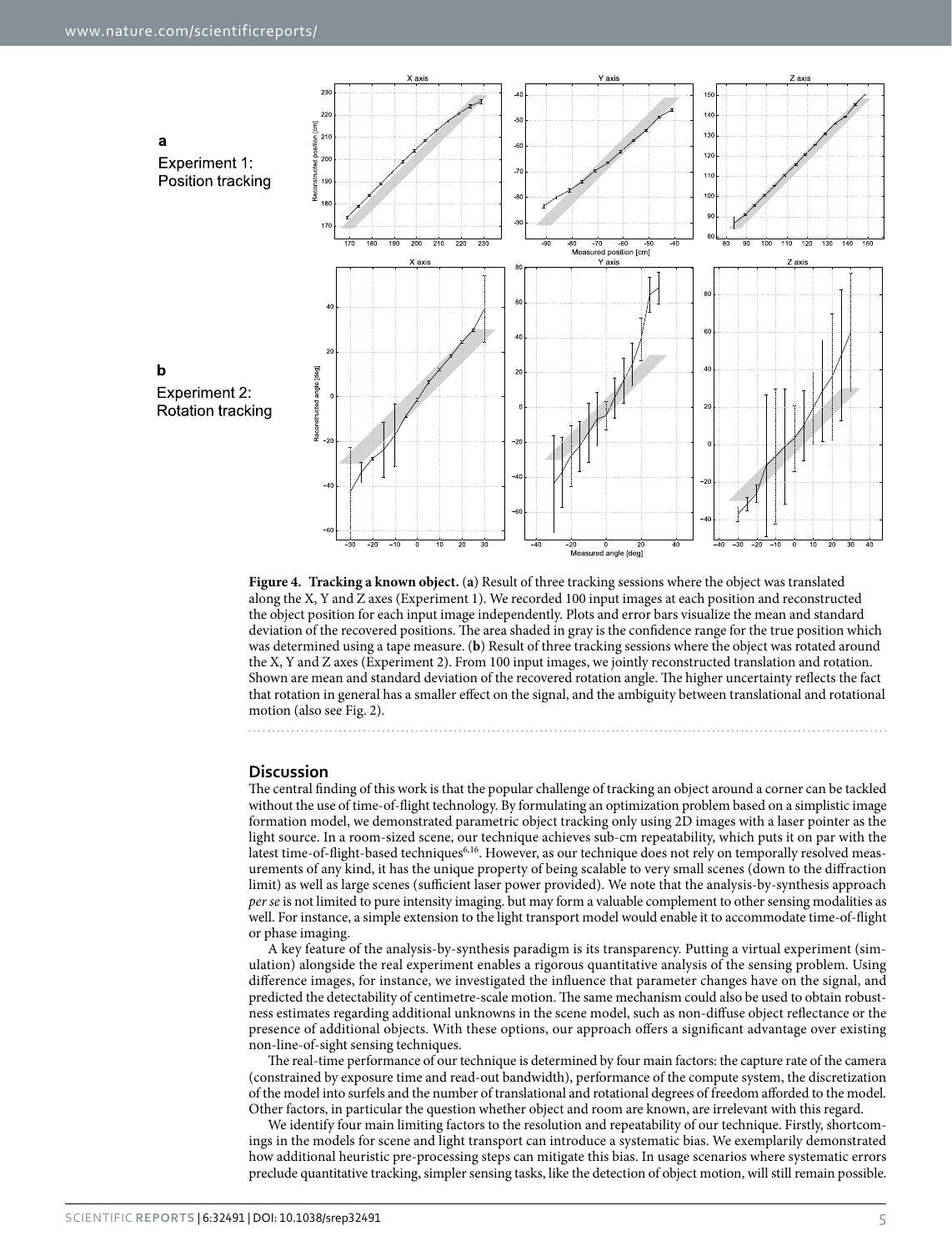

<span id="page-5-0"></span>

Secondly, the tracking of additional parameters like rotation, non-rigid objects or multiple object positions, is sensitive to image noise. The adoption of advanced filtering techniques or multi-frame averaging will further improve the tracking quality. Furthermore, certain applications will require a careful selection of the degrees of freedom afforded to the model. Thirdly, like in all prior work, we assumed knowledge about the geometry and angular reflectance distribution of a wall that receives light scattered by the unknown object. Thanks to recent progress in mobile mapping[26](#page-7-19), highly detailed geometry and albedo texture data is already widely available for many application scenarios; if not, it can be recovered using existing line-of-sight sensing methods. Lastly, our tracking result is the outcome of a local parameter search (Levenberg-Marquardt) and hence not guaranteed to be the global optimum of the cost function, Eq. (1). Although we never experienced convergence problems in practice, some situations may necessitate a combination of global and local optimization strategies.

The prospective of being able to sense beyond the direct line of sight can benefit many application fields. So far, the deployment of existing approaches has been hindered by practical limitations such as long capture times and device costs. As we were able to show here, these limitations can in principle be overcome if the problem can be reduced to a small number of degrees of freedom. One of the first applications of such reduced models could be in urban traffic safety, where the motion of vehicles and pedestrians is constrained to the ground plane. Extrapolating from our results, we believe that more detailed forward models and efficient simulation techniques can become a source of profound insight about non-line-of-sight sensing problems—and, eventually, enable the first truly practical solutions for looking around corners.

#### **Methods**

**Light transport simulation.** Accurate simulation of indirect illumination is computationally expensive and can take hours to complete. By assuming that all light has undergone exactly three reflections, we achieved a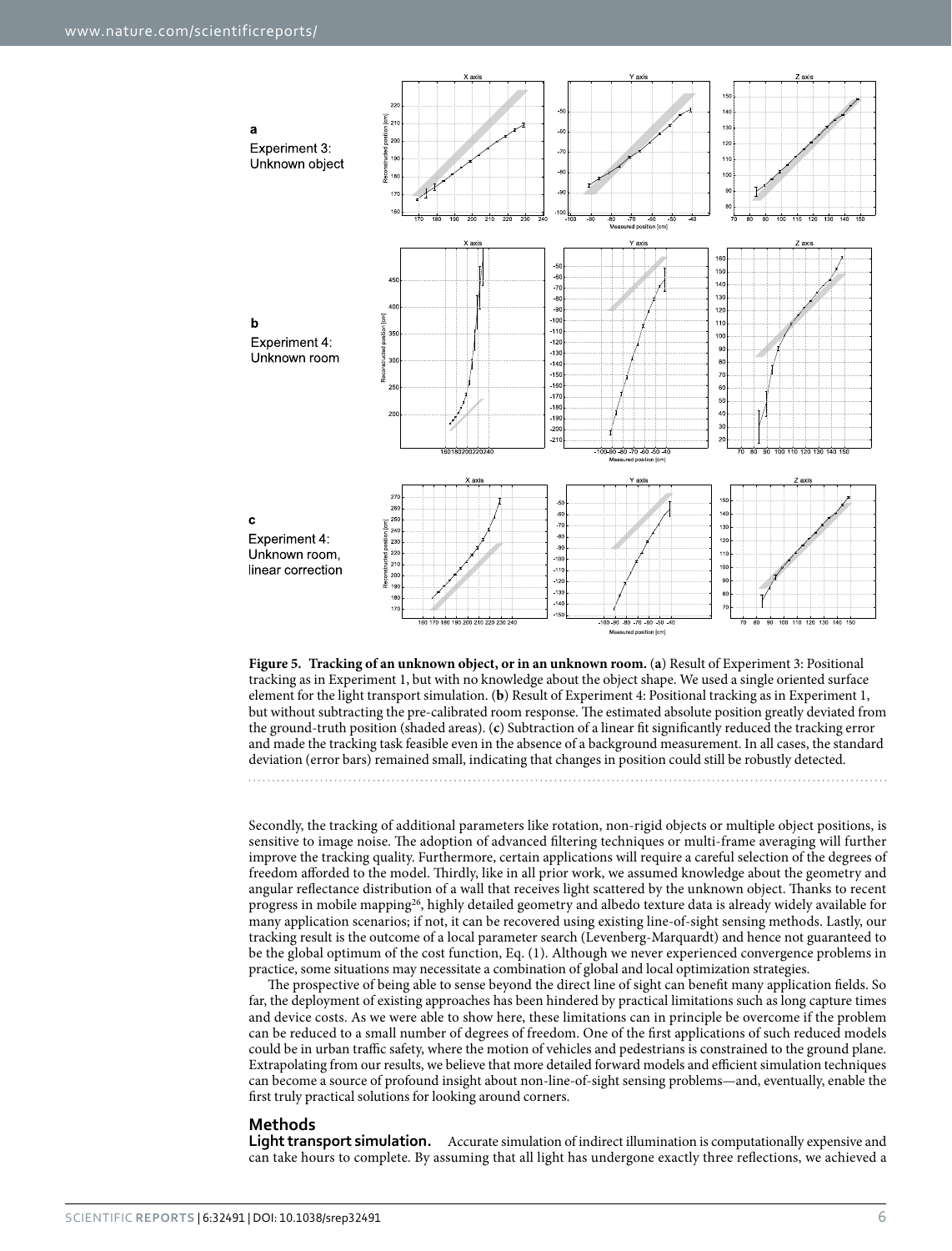

<span id="page-6-0"></span>**Figure 6. Approximating the background term by a linear model**. From left to right, in arbitrary units: background term **Bˆ** obtained through calibration, linear approximation of **Bˆ,** residual background term after subtraction of linear component.

reduced overall computational complexity that is linear in the number of pixels and the number of surfels *n*. The geometry of this simulation is provided in [Fig. 1b](#page-1-0). Each camera pixel observes a radiance value, *L*, leaving from a point on the wall,  $p_W$ , that, in turn, receives light reflected by the object's surfels. The portion contributed by the surfel of index  $i \in \{1 \dots n\}$  is the product of three reflectance terms, one per reflection event; and the geometric view factors known from radiative transfer<sup>[27](#page-7-20),[28](#page-7-21)</sup>:

$$
L_{i}: = \rho_{0} \cdot f_{s} (p_{L} - p_{s}, p_{i} - p_{s})
$$
 (laser spot)  
\n
$$
\cdot \frac{(n_{S} \circ (p_{i} - p_{s})) \cdot (n_{i} \circ (p_{S} - p_{i}))}{||p_{S} - p_{i}||_{2}^{2}} \cdot f_{i} (p_{S} - p_{i}, p_{W} - p_{i}) \cdot A_{i}
$$
 (i<sup>th</sup> surfel)  
\n
$$
\cdot \frac{(n_{i} \circ (p_{W} - p_{i})) \cdot (n_{W} \circ (p_{i} - p_{W}))}{||p_{i} - p_{W}||_{2}^{2}} \cdot f_{W} (p_{i} - p_{W}, p_{C} - p_{W})
$$
 (wall), (2)

where the operator

$$
v \circ w := \begin{cases} \frac{v^T \cdot w}{\|v\|_2 \cdot \|w\|_2} & \text{if } v^T \cdot w > 0 \\ 0 & \text{otherwise} \end{cases}
$$

denotes a normalized and clamped dot product as used in Lambert's cosine law. Each line in Eq. (2) models one of the three surface interactions.  $n_S$ ,  $n_i$  and  $N_W$  are the normal vectors of laser spot, surfel and observed point on the wall, and  $f_{\{S,i,W\}}(\omega_{\text{in}}, \omega_{\text{out}})$  are the values of the corresponding bidirectional reflectance distribution functions (BRDF). The incident and outgoing direction vectors  $\omega_{\text{in}}$  and  $\omega_{\text{out}}$  that form the arguments to the BRDF are given by the scene geometry. In particular, the vectors  $p_L$ ,  $p_S$ ,  $p_p$ ,  $p_W$  and  $p_C$  represent the positions of, in this order: the laser source, the laser spot on the wall, the *i*<sup>th</sup> surfel, the observed point on the wall, and the camera (center of projection).  $A_i$  is the area of the *i<sup>th</sup>* surfel, and  $\rho_0$  a constant factor that subsumes laser power and the light efficiencies of lens and sensor. This factor is cancelled out by the projection performed in the cost function Eq. (1), so we set it to  $\rho_0 = 1$  in simulation. The total pixel value is simply computed by summing Eq. (2) over all surfels:

$$
L_{\text{total}} := \sum_{i=1}^{n} L_i \tag{3}
$$

This summation neglects mutual shadowing or inter-reflection between surfels, an approximation that is justifiable for flat or mostly convex objects. For lack of measured material BRDFs, we further assume all surfaces to be of diffuse (Lambertian) reflectance such that  $f_{\{S,i,W\}}:=$  const = 1, again making use of the fact that the cost function Eq. (1) is invariant under such global scaling factors. If available, more accurate BRDF models as well as object and wall textures can be included at a negligible computational cost.

**Capture devices.** Our image source was a Xenics Xeva-1.7-320 camera, sensitive in the near-infrared range (900 nm–1,700 nm), with a resolution of  $320 \times 256$  pixels at 14 bits per pixel. We used an exposure time of 20 ms. The laser source (1W at 1.550nm) was a fiber-coupled laser diode of type SemiNex 4PN-108 driven by an Analog Technologies ATLS4A201D laser diode driver and equipped with a USB interface trigger input. On the output side of the fiber, we fed the collimated beam through a narrow tube with absorbing walls to reduce stray light.

A desktop PC with an NVIDIA GeForce GTX 780 GPU, 32GB of RAM and an Intel Core i7-4930K CPU controlled the devices and performed the reconstruction.

**Measurement routine and image pre-processing.** After calibrating the camera's gain factors and fixed pattern noise using vendor tools, we assumed that all pixels had the same linear response. All images were downsampled to half the resolution (160  $\times$  128 pixels) prior to further processing. Due to the diffuse reflections, apart from noise, the measurements do not contain any information of high spatial frequency. Thus, moderate downsampling is a safe way to improve the performance of the later reconstruction.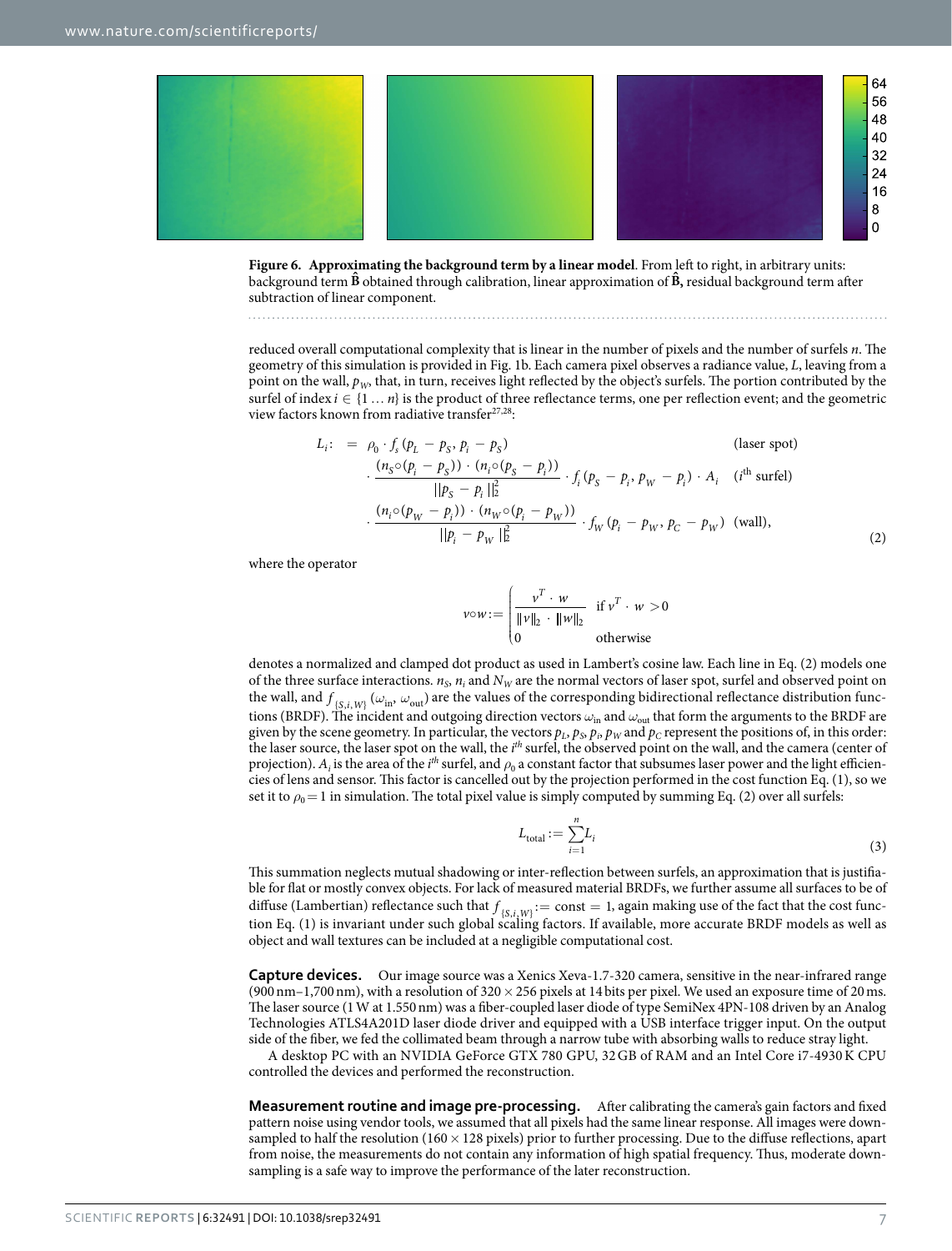The images measured by the camera are composed of several contributions, each represented by a vector of pixel-wise contributions: *ambient* light not originating from the laser, **A**; laser light scattered by static *background* objects present in the scene, **B**; and laser light scattered by the dynamic *object*, **O**. All measured images are further affected by noise, the main sources being photon counting noise and signal-independent read noise. We assume the scene to remain stationary at least during short time intervals between successive captures. Further assuming the spatial extent of the object to be small, shadowing of **A** and **B** by the object, as well as ambient light reflected by the object, can be neglected. By turning the laser on and off, and inserting and removing the object, the described kind of setup can capture the following combinations of these light contributions:

| Laser of $f(0)$ , object absent $(0)$ :  | $I_{00}$ = A + noise              |
|------------------------------------------|-----------------------------------|
| Laser on $(1)$ , object absent $(0)$ :   | $I_{10}$ = $A + B + \text{noise}$ |
| Laser of $f(0)$ , object present $(1)$ : | $I_{01}$ = A + noise              |
| Laser on $(1)$ , object present $(1)$ :  | $I_{11}$ = $A + B + O +$ noise    |

The input image to the reconstruction algorithm, **M**, was obtained as the difference of images captured in quick succession with and without laser illumination. Additionally, we subtracted a calibration measurement containing light reflected by the background:

$$
\mathbf{M} := \mathbf{I}_{11} - \mathbf{I}_{01} - \hat{\mathbf{B}} \approx \mathbf{O} + \text{noise},\tag{4}
$$

The addition or subtraction of two input images increases the noise magnitude by a factor of about  $\sqrt{2}$ . The background estimate **Bˆ** was captured with the object removed by recording difference images with and without laser illumination. We averaged  $n = 300$  such difference images to reduce noise in the background estimate:

$$
\hat{\mathbf{B}} := \frac{1}{n} \sum_{i=0}^{n} (\mathbf{I}_{10}^{(i)} - \mathbf{I}_{00}^{(i)})^{\frac{n}{\infty}} \mathbf{B}
$$
\n(5)

#### **References**

- <span id="page-7-0"></span>1. Abramson, N. Light-in-flight recording by holography. *Optics Letters* **3,** 121–123 (1978).
- <span id="page-7-1"></span>2. Velten, A., Raskar, R. & Bawendi, M. Picosecond camera for time-of-flight imaging. In *Imaging and Applied Optics* IMB4 (Optical Society of America, 2011).
- <span id="page-7-2"></span>3. Velten, A. *et al.* Recovering three-dimensional shape around a corner using ultrafast time-of-flight imaging. *Nature Communications* **3,** 745 (2012).
- <span id="page-7-16"></span>4. Heide, F., Xiao, L., Heidrich, W. & Hullin, M. B. Diffuse mirrors: 3D reconstruction from diffuse indirect illumination using inexpensive time-of-flight sensors. *IEEE Conf*. *on Computer Vision and Pattern Recognition* (*CVPR*) (2014).
- <span id="page-7-12"></span><span id="page-7-8"></span>5. Laurenzis, M. & Velten, A. Nonline-of-sight laser gated viewing of scattered photons. *Optical Engineering* **53,** 023102–023102 (2014). 6. Gariepy, G., Tonolini, F., Henderson, R., Leach, J. & Faccio, D. Detection and tracking of moving objects hidden from view. *Nature Photonics* **10** (2016).
- <span id="page-7-3"></span>7. Sen, P. *et al.* Dual Photography. *ACM Transactions on Graphics* (*Proc*. *SIGGRAPH*) **24,** 745–755 (2005).
- <span id="page-7-4"></span>8. Steinvall, O., Elmqvist, M. & Larsson, H. See around the corner using active imaging. *Proc*. *SPIE* **8186,** 818605-818605-17 (2011).
- 9. Katz, O., Small, E. & Silberberg, Y. Looking around corners and through thin turbid layers in real time with scattered incoherent light. *Nature Photonics* **6,** 549–553 (2012).
- 10. Katz, O., Heidmann, P., Fink, M. & Gigan, S. Non-invasive single-shot imaging through scattering layers and around corners via speckle correlations. *Nature Photonics* **8,** 784–790 (2014).
- <span id="page-7-5"></span>11. Sume, A. *et al.* Radar detection of moving targets behind corners. *Geoscience and Remote Sensing, IEEE Transactions on* **49,** 2259–2267 (2011).
- 12. Adib, F. & Katabi, D. See through walls with wifi! *SIGCOMM Comput*. *Commun*. *Rev*. **43,** 75–86 (2013).
- 13. Adib, F., Hsu, C.-Y., Mao, H., Katabi, D. & Durand, F. Capturing the human figure through a wall. *ACM Trans*. *Graph*. (*Proc*. *SIGGRAPH Asia*) **34,** 219 (2015).
- <span id="page-7-6"></span>14. Buttafava, M., Zeman, J., Tosi, A., Eliceiri, K. & Velten, A. Non-line-of-sight imaging using a time-gated single photon avalanche diode. *Optics Express* **23,** 20997–21011 (2015).
- <span id="page-7-7"></span>15. Pan, X., Sidky, E. Y. & Vannier, M. Why do commercial CT scanners still employ traditional, filtered back-projection for image reconstruction? *Inverse Problems* **25,** 123009 (2009).
- <span id="page-7-9"></span>16. Kadambi, A., Zhao, H., Shi, B. & Raskar, R. Occluded imaging with time-of-flight sensors. *ACM Transactions on Graphics* **35,** 15 (2016).
- <span id="page-7-10"></span>17. Abramson, N. Light-in-flight recording: high-speed holographic motion pictures of ultrafast phenomena. *Applied optics* **22,** 215–232 (1983).
- <span id="page-7-13"></span><span id="page-7-11"></span>18. Quercioli, F. & Molesini, G. White light-in-flight holography. *Applied Optics* **24,** 3406–3415 (1985).
- 19. Goda, K., Tsia, K. K. & Jalali, B. Serial time-encoded amplified imaging for real-time observation of fast dynamic phenomena. *Nature* **458,** 1145–1149 (2009).
- <span id="page-7-14"></span>20. Gariepy, G. *et al.* Single-photon sensitive light-in-flight imaging. *Nature Communications* **6** (2015).
- <span id="page-7-15"></span>21. Heide, F., Hullin, M. B., Gregson, J. & Heidrich, W. Low-budget transient imaging using photonic mixer devices. *ACM Transactions on Graphics* (*Proc*. *SIGGRAPH*) **32,** 45 (2013).
- 22. Kadambi, A. *et al.* Coded time of flight cameras: sparse deconvolution to address multipath interference and recover time profiles. *ACM Trans*. *Graph*. (*Proc*. *SIGGRAPH Asia*) **32,** 167 (2013).
- 23. Peters, C., Klein, J., Hullin, M. B. & Klein, R. Solving trigonometric moment problems for fast transient imaging. *ACM Trans*. *Graph*. (*Proc*. *SIGGRAPH Asia*) **34,** 220 (2015).
- <span id="page-7-17"></span>24. Marquardt, D. W. An algorithm for least-squares estimation of nonlinear parameters. *Journal of the Society for Industrial and Applied Mathematics* **11,** 431–441 (1963).
- <span id="page-7-18"></span>25. Agarwal, S., Mierle, K. & Others [sic]. Ceres solver.<http://ceres-solver.org>(2015).
- <span id="page-7-19"></span>26. Puente, I., González-Jorge, H., Martínez-Sánchez, J. & Arias, P. Review of mobile mapping and surveying technologies. *Measurement* **46,** 2127–2145 (2013).
- <span id="page-7-20"></span>27. Çengel, Y. & Ghajar, A. *Heat and Mass Transfer: Fundamentals and Applications* (McGraw-Hill Education, 2014).
- <span id="page-7-21"></span>28. Goral, C. M., Torrance, K. E., Greenberg, D. P. & Battaile, B. Modeling the interaction of light between diffuse surfaces. *SIGGRAPH Computer Graphics* **18,** 213–222 (1984).